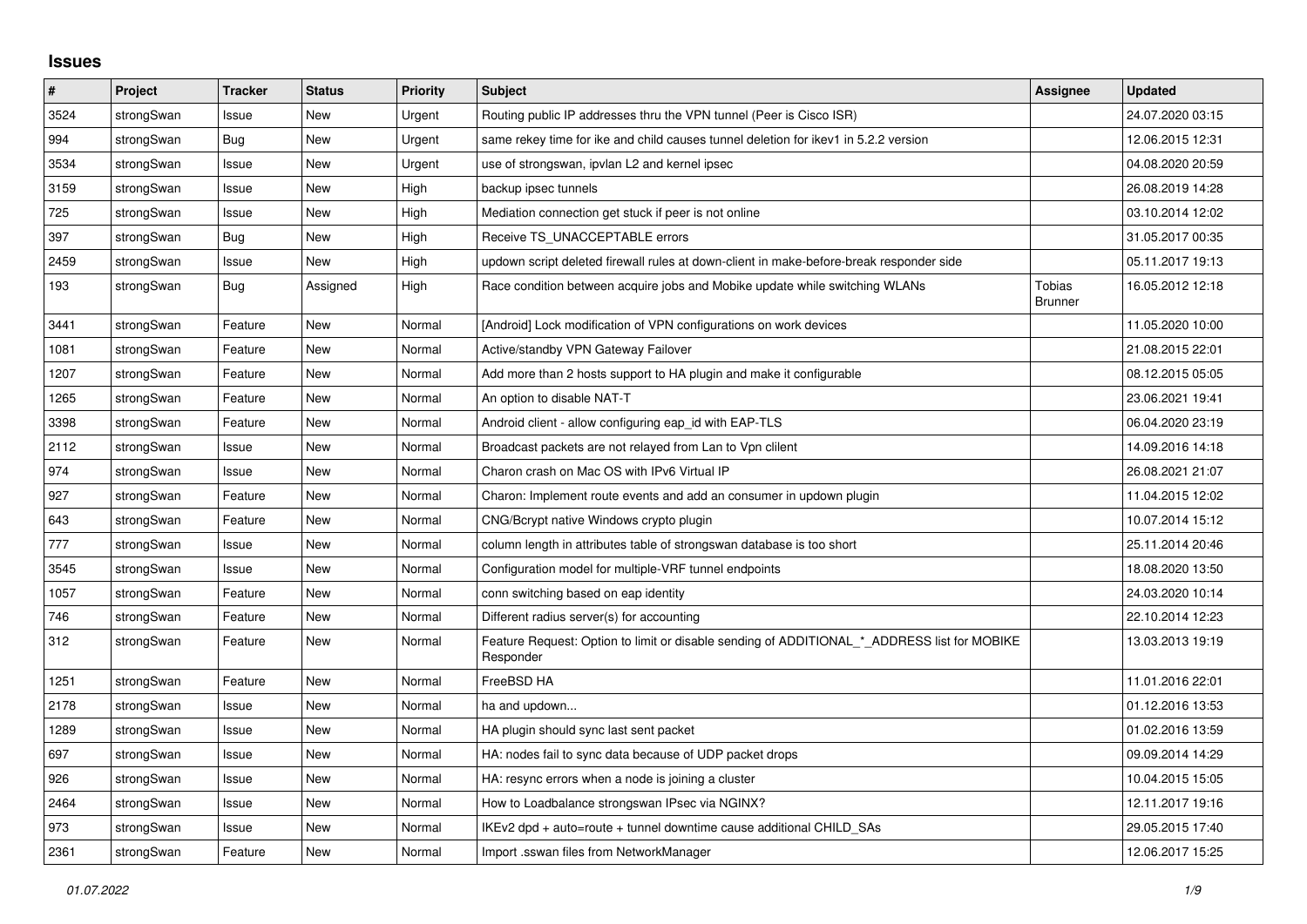| $\pmb{\#}$ | Project    | <b>Tracker</b> | <b>Status</b> | <b>Priority</b> | <b>Subject</b>                                                                                          | <b>Assignee</b>          | <b>Updated</b>   |
|------------|------------|----------------|---------------|-----------------|---------------------------------------------------------------------------------------------------------|--------------------------|------------------|
| 2682       | strongSwan | Issue          | New           | Normal          | IMV/IMC (re)Attestation                                                                                 |                          | 07.06.2018 21:25 |
| 3075       | strongSwan | Feature        | New           | Normal          | <b>IPsec Labelling</b>                                                                                  |                          | 29.05.2019 17:09 |
| 87         | strongSwan | Feature        | New           | Normal          | <b>IPsec Multicast Support</b>                                                                          |                          | 19.12.2014 14:20 |
| 702        | strongSwan | Issue          | New           | Normal          | ipsec route mode, Strongswan as responder may result collsion in INIT exchange. and ike                 |                          | 12.09.2014 16:34 |
| 641        | strongSwan | Feature        | New           | Normal          | kernel-iph virtual IP support and IKE routing lookups ignoring IPsec routes                             |                          | 10.07.2014 15:11 |
| 357        | strongSwan | Issue          | New           | Normal          | Lifetime in case of IKEv1                                                                               |                          | 18.05.2015 10:40 |
| 541        | strongSwan | Issue          | New           | Normal          | List of servers in client config (Failover)                                                             |                          | 13.08.2014 15:10 |
| 2701       | strongSwan | Issue          | New           | Normal          | Low bandwidth when Iperfing data thorugh IPSEC tunnel                                                   |                          | 07.07.2020 13:38 |
| 522        | strongSwan | Issue          | New           | Normal          | Mac OS X native application won't update network interface for DNS lookups                              |                          | 08.07.2014 10:23 |
| 766        | strongSwan | Feature        | New           | Normal          | Make retransmit settings tunable by connection                                                          |                          | 14.11.2014 10:02 |
| 923        | strongSwan | Issue          | New           | Normal          | MOBIKE not working on HA cluster                                                                        |                          | 09.04.2015 09:46 |
| 2707       | strongSwan | Feature        | <b>New</b>    | Normal          | More attributes taken/translated from radius attributes                                                 |                          | 14.07.2018 15:21 |
| 730        | strongSwan | Issue          | New           | Normal          | NAT-NAT fallback                                                                                        |                          | 09.10.2014 12:40 |
| 644        | strongSwan | Feature        | <b>New</b>    | Normal          | Non-monolithic Windows build                                                                            |                          | 10.07.2014 15:12 |
| 2260       | strongSwan | Issue          | New           | Normal          | Number of CHILD_SA for a single connection grows over time                                              |                          | 28.02.2017 13:46 |
| 930        | strongSwan | Feature        | New           | Normal          | Option to have non-sequential v6 roadwarrior addresses                                                  |                          | 12.01.2016 16:36 |
| 2671       | strongSwan | Issue          | New           | Normal          | Passing user-supplied cerificate file names to charon-nm is problematic                                 |                          | 23.05.2018 21:27 |
| 619        | strongSwan | Issue          | <b>New</b>    | Normal          | pki --issue should have an --out option                                                                 |                          | 15.06.2014 00:26 |
| 2432       | strongSwan | Issue          | New           | Normal          | PLUTO_ME can be different for up-client and down-client                                                 |                          | 21.09.2017 11:57 |
| 640        | strongSwan | Feature        | New           | Normal          | Provide an init_once() abstraction layer                                                                |                          | 10.07.2014 15:10 |
| 3298       | strongSwan | Issue          | <b>New</b>    | Normal          | strategies to improve strongswan performance per single SA                                              |                          | 23.12.2019 14:05 |
| 2691       | strongSwan | Issue          | New           | Normal          | Strongswan and KSOFTIRQ cpu utilization                                                                 |                          | 26.06.2018 14:34 |
| 215        | strongSwan | Feature        | New           | Normal          | strongswan NetworkManager plugin: make the "normal" ipsec configuration usable                          |                          | 12.08.2012 04:47 |
| 1165       | strongSwan | Issue          | New           | Normal          | StrongSwan Virtual Ip problem                                                                           | Martin Willi             | 19.10.2015 23:59 |
| 3651       | strongSwan | Feature        | New           | Normal          | Support for FC-SP-2                                                                                     |                          | 07.01.2021 20:04 |
| 645        | strongSwan | Feature        | New           | Normal          | Support HeapAlloc() and friends in leak-detective                                                       |                          | 10.07.2014 15:12 |
| 3326       | strongSwan | Issue          | <b>New</b>    | Normal          | update custom routing table (table 220 by default) with new routes if new networks and routes<br>appear |                          | 10.02.2020 12:01 |
| 642        | strongSwan | Feature        | New           | Normal          | Windows Named Pipe stream and service                                                                   |                          | 10.07.2014 15:11 |
| 628        | strongSwan | Issue          | New           | Normal          | Windows Phone 8.1 - Certificate Pattern Matching                                                        |                          | 30.06.2014 14:06 |
| 1271       | strongSwan | Issue          | New           | Normal          | X.509 UTF-8 support                                                                                     |                          | 17.01.2016 14:39 |
| 129        | strongSwan | Feature        | Assigned      | Normal          | Relations between ike/child/peer_cfg                                                                    | Martin Willi             | 06.02.2012 10:50 |
| 173        | strongSwan | Feature        | Assigned      | Normal          | Support for IP address ranges in traffic selectors                                                      | Tobias<br><b>Brunner</b> | 14.06.2012 11:31 |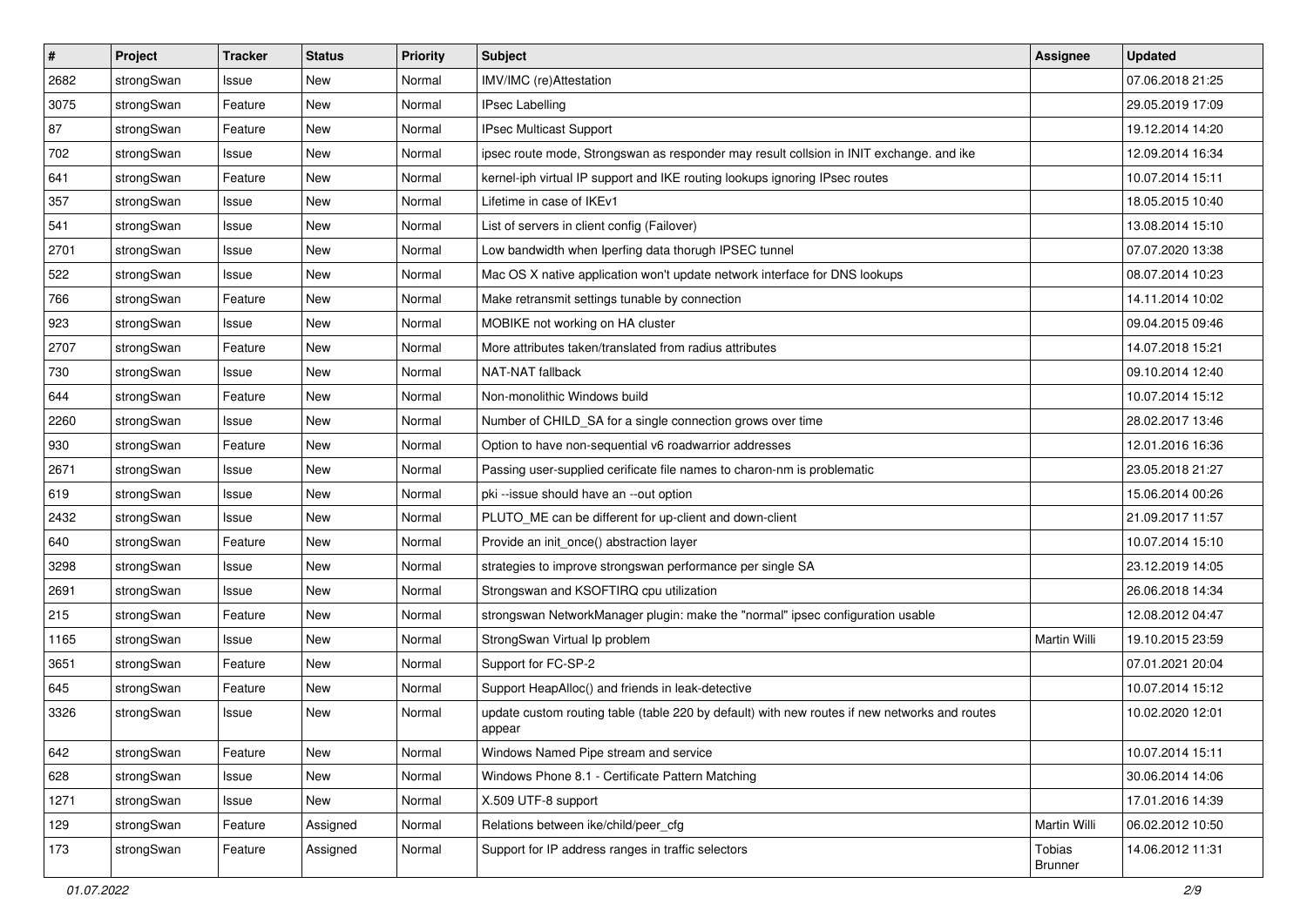| $\sharp$ | Project    | <b>Tracker</b> | <b>Status</b> | <b>Priority</b> | <b>Subject</b>                                                                             | <b>Assignee</b>          | <b>Updated</b>   |
|----------|------------|----------------|---------------|-----------------|--------------------------------------------------------------------------------------------|--------------------------|------------------|
| 2189     | strongSwan | Feature        | Assigned      | Normal          | Support RFC 8229: TCP Encapsulation of IKE and IPsec Packets                               | Tobias<br><b>Brunner</b> | 05.06.2020 19:48 |
| 2580     | strongSwan | Issue          | Feedback      | Normal          | [CFG] handling xx attribute failed in Android or Ubuntu, but works in macOS                |                          | 09.03.2018 17:49 |
| 420      | strongSwan | Feature        | Feedback      | Normal          | Add more of the verbs that were supported by pluto to the updown plugin                    | Tobias<br><b>Brunner</b> | 11.10.2013 07:56 |
| 1482     | strongSwan | Feature        | Feedback      | Normal          | Allow changing init_limit_half_open etc. at runtime by reloading strongswan.conf           |                          | 26.05.2016 14:49 |
| 3422     | strongSwan | Feature        | Feedback      | Normal          | Allow multiple local.id to be specified in a single connection?                            |                          | 23.04.2020 13:19 |
| 3625     | strongSwan | Issue          | Feedback      | Normal          | Always on VPN when the client is on the same LAN as the VPN server                         |                          | 10.11.2020 18:45 |
| 3135     | strongSwan | Feature        | Feedback      | Normal          | Android client - settings for connection re-try                                            |                          | 12.08.2019 16:32 |
| 3282     | strongSwan | Issue          | Feedback      | Normal          | Android VPN client keeps retrying in airplane mode                                         |                          | 29.11.2019 16:06 |
| 2621     | strongSwan | Issue          | Feedback      | Normal          | Android: VPN connection stops working, strongSwan shows Connected                          |                          | 06.07.2018 13:06 |
| 3341     | strongSwan | <b>Bug</b>     | Feedback      | Normal          | Application Icon missing on firestick 4K                                                   | Tobias<br><b>Brunner</b> | 20.02.2020 09:31 |
| 3442     | strongSwan | Issue          | Feedback      | Normal          | Apply policy based on network interface in transport mode                                  |                          | 13.05.2020 10:53 |
| 3689     | strongSwan | Feature        | Feedback      | Normal          | Auto-connect on Wi-Fi network.                                                             |                          | 03.02.2021 16:32 |
| 3561     | strongSwan | Issue          | Feedback      | Normal          | Azure P2S VPN Linux connection error                                                       |                          | 15.09.2020 12:22 |
| 3670     | strongSwan | Issue          | Feedback      | Normal          | Can routing rules be changed without terminating and re-initiating the tunnel              |                          | 12.08.2021 14:29 |
| 3342     | strongSwan | Issue          | Feedback      | Normal          | Certain fields in Storngswan on Firestick4K are not editable                               |                          | 20.02.2020 09:36 |
| 3614     | strongSwan | Issue          | Feedback      | Normal          | Certificate renewal for about to expire certificates                                       |                          | 30.10.2020 13:30 |
| 3097     | strongSwan | Issue          | Feedback      | Normal          | charon restart behaviour                                                                   |                          | 24.06.2019 16:09 |
| 3389     | strongSwan | Issue          | Feedback      | Normal          | Child SAs not getting created after rekeying                                               |                          | 30.03.2020 15:45 |
| 3516     | strongSwan | Issue          | Feedback      | Normal          | Close IKE_SA after expiry without rekey/reauth                                             |                          | 20.07.2020 19:32 |
| 2184     | strongSwan | Issue          | Feedback      | Normal          | configuration with multiple RSA keys                                                       |                          | 14.12.2016 13:09 |
| 243      | strongSwan | Feature        | Feedback      | Normal          | Configure routing table in peer                                                            | Tobias<br><b>Brunner</b> | 23.05.2013 20:03 |
| 3668     | strongSwan | Issue          | Feedback      | Normal          | Configuring the strongSwan Helm chart on openshift                                         | Tobias<br><b>Brunner</b> | 07.01.2021 16:33 |
| 3628     | strongSwan | Issue          | Feedback      | Normal          | Constant `retransmit` while establishing CHILD_SA                                          |                          | 16.11.2020 10:14 |
| 3558     | strongSwan | Issue          | Feedback      | Normal          | deleting half open IKE_SA with x.x.x.x after timeout with iOS device                       |                          | 05.09.2020 21:23 |
| 3603     | strongSwan | Issue          | Feedback      | Normal          | dns issue in config mode                                                                   |                          | 20.10.2020 11:50 |
| 2870     | strongSwan | Issue          | Feedback      | Normal          | DNS resolution outside of tunnel if DNS server is in remote TS                             |                          | 22.01.2019 11:06 |
| 2729     | strongSwan | Feature        | Feedback      | Normal          | Does Swanctl provide the same option as Ipsec with the rightID using a %?                  |                          | 20.09.2018 17:37 |
| 2560     | strongSwan | Issue          | Feedback      | Normal          | Duplicate CA cert requests sent                                                            |                          | 28.02.2018 10:54 |
| 3104     | strongSwan | Feature        | Feedback      | Normal          | EAP-RADIUS: binding address feature for routers with multiple interfaces connected to LAN. |                          | 17.06.2021 02:26 |
| 3604     | strongSwan | Issue          | Feedback      | Normal          | Email Notification on down status                                                          |                          | 21.10.2020 10:54 |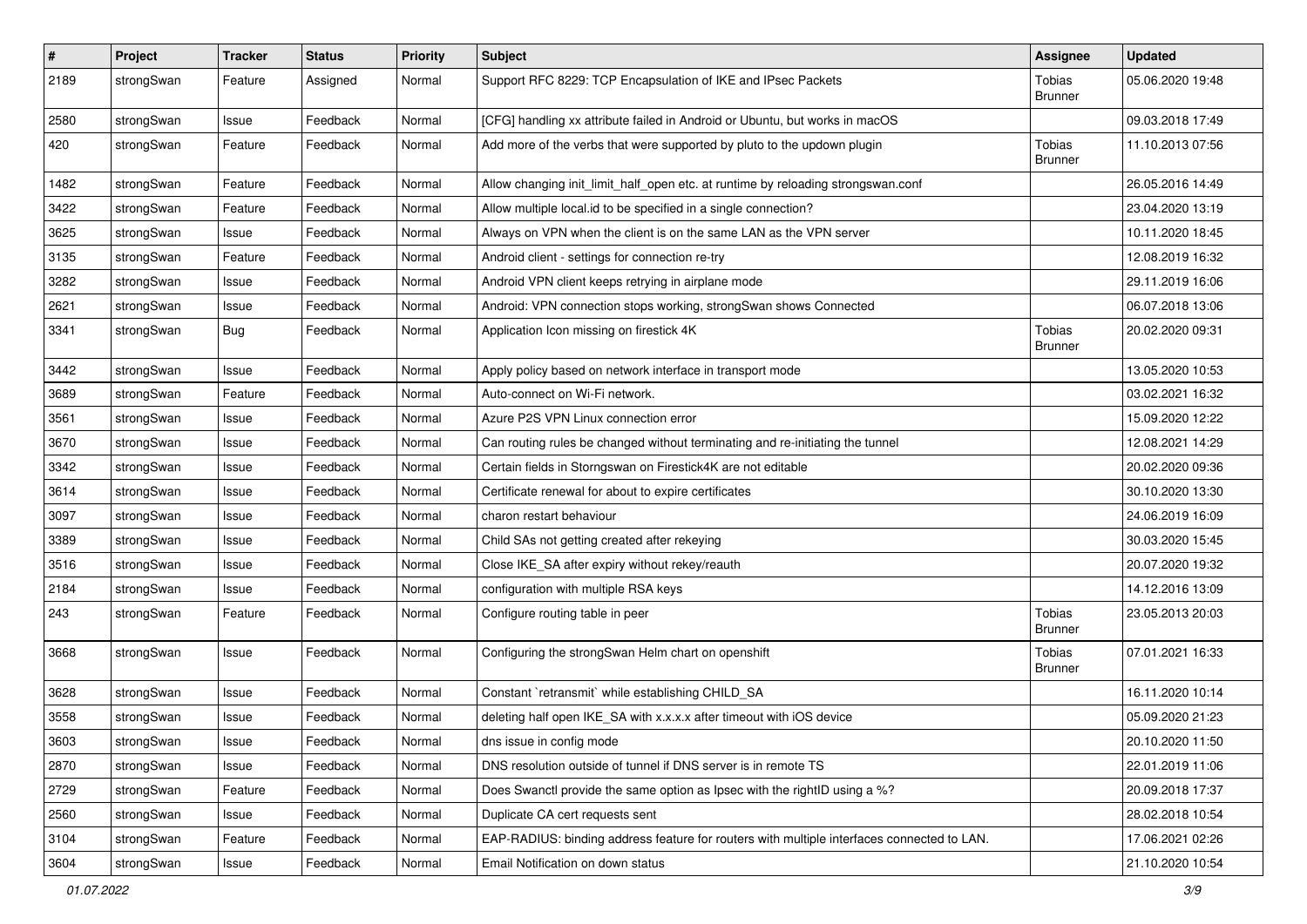| $\vert$ # | Project    | <b>Tracker</b> | <b>Status</b> | <b>Priority</b> | <b>Subject</b>                                                                                   | <b>Assignee</b>          | <b>Updated</b>   |
|-----------|------------|----------------|---------------|-----------------|--------------------------------------------------------------------------------------------------|--------------------------|------------------|
| 3580      | strongSwan | Issue          | Feedback      | Normal          | encapsulation and packets not routing into tunnel problems                                       |                          | 02.10.2020 10:03 |
| 1506      | strongSwan | Feature        | Feedback      | Normal          | Enhance DoS protection to deny users that failed Authentication                                  |                          | 17.06.2016 14:31 |
| 3672      | strongSwan | Issue          | Feedback      | Normal          | ESP connection over IPv6                                                                         |                          | 14.01.2021 17:04 |
| 1559      | strongSwan | Feature        | Feedback      | Normal          | Expose received XAUTH/EAP username/password prompts via VICI, send secrets via VICI on<br>prompt |                          | 09.05.2017 16:28 |
| 3669      | strongSwan | Issue          | Feedback      | Normal          | Failed connection to IKE_SA (Checkpoint Server)                                                  |                          | 08.01.2021 17:58 |
| 3692      | strongSwan | Issue          | Feedback      | Normal          | Failing IPsec Phase 2 connection between Centos 7 VPS and Cisco ASA5540                          |                          | 04.02.2021 16:29 |
| 1008      | strongSwan | Feature        | Feedback      | Normal          | FARP for IPv6                                                                                    |                          | 14.12.2015 20:59 |
| 3610      | strongSwan | Issue          | Feedback      | Normal          | farp plugin conflicts with DHCP service                                                          |                          | 26.10.2020 18:06 |
| 3565      | strongSwan | Issue          | Feedback      | Normal          | Filtering out logs or plugin in to do so                                                         |                          | 16.09.2020 11:45 |
| 2814      | strongSwan | Feature        | Feedback      | Normal          | Force Keepalive Packets if There is no NAT                                                       |                          | 29.10.2018 15:47 |
| 3151      | strongSwan | Issue          | Feedback      | Normal          | Forecast stops forwarding multicast                                                              |                          | 26.08.2019 14:06 |
| 3304      | strongSwan | Issue          | Feedback      | Normal          | Found unsupported critical X.509 extension: X509v3 Name Constraints                              |                          | 13.01.2020 14:50 |
| 1082      | strongSwan | Feature        | Feedback      | Normal          | Framed-Route to set leftsubnet                                                                   |                          | 07.10.2016 10:02 |
| 3498      | strongSwan | Issue          | Feedback      | Normal          | FreeBSD + dhcp+farp plugin                                                                       |                          | 22.01.2021 10:44 |
| 3617      | strongSwan | Issue          | Feedback      | Normal          | full-offload swanctl.conf                                                                        |                          | 03.11.2020 17:24 |
| 1079      | strongSwan | Feature        | Feedback      | Normal          | Future Plans for firwall configuration equivalent under FreeBSD                                  |                          | 21.08.2015 15:58 |
| 2319      | strongSwan | Issue          | Feedback      | Normal          | gives up trying to bring up connection after DNS SERVFAIL                                        |                          | 08.05.2017 15:41 |
| 3685      | strongSwan | Issue          | Feedback      | Normal          | giving up after 5 retransmits                                                                    |                          | 03.02.2021 16:59 |
| 2077      | strongSwan | Issue          | Feedback      | Normal          | Grace period before reassigning offline IP lease                                                 |                          | 06.10.2017 10:44 |
| 3650      | strongSwan | Issue          | Feedback      | Normal          | HA behaves very strange                                                                          |                          | 04.12.2020 08:53 |
| 2972      | strongSwan | Feature        | Feedback      | Normal          | how to add X509v3 Key Usage: Key Encipherment                                                    |                          | 13.03.2019 13:59 |
| 3642      | strongSwan | Issue          | Feedback      | Normal          | How to distinguish encapsulated packets from different interfaces                                |                          | 30.11.2020 09:38 |
| 2357      | strongSwan | Issue          | Feedback      | Normal          | How to initiate IPsec SA Transport Mode without IKE?                                             |                          | 18.01.2021 18:36 |
| 1383      | strongSwan | Issue          | Feedback      | Normal          | How to limit the amount of the installed Child_SAs                                               |                          | 08.04.2016 11:20 |
| 3594      | strongSwan | Issue          | Feedback      | Normal          | How to see the traffic at ESP in UDP SPIs and forwarding rule                                    | Tobias<br><b>Brunner</b> | 15.10.2020 13:57 |
| 3680      | strongSwan | Issue          | Feedback      | Normal          | How to unload a paritcular certificate from strongswan.                                          | Tobias<br><b>Brunner</b> | 27.01.2021 09:28 |
| 3678      | strongSwan | Issue          | Feedback      | Normal          | IKE authentication credentials are unacceptable - Ubuntu Server - Windows 10 client              |                          | 19.01.2021 18:29 |
| 3573      | strongSwan | Issue          | Feedback      | Normal          | ike2 and transit traffic                                                                         |                          | 05.10.2020 10:55 |
| 1422      | strongSwan | Issue          | Feedback      | Normal          | IKEv1: IKE_SA reauth vs. CHILD_SA rekey race prevents IKE_SA reauthentication in time            |                          | 20.04.2016 15:06 |
| 3683      | strongSwan | Issue          | Feedback      | Normal          | IKEV2 connection fail to rekey process                                                           |                          | 28.01.2021 13:25 |
| 817       | strongSwan | Issue          | Feedback      | Normal          | IKEv2 IPv6 Router Advertisement                                                                  |                          | 27.03.2020 17:14 |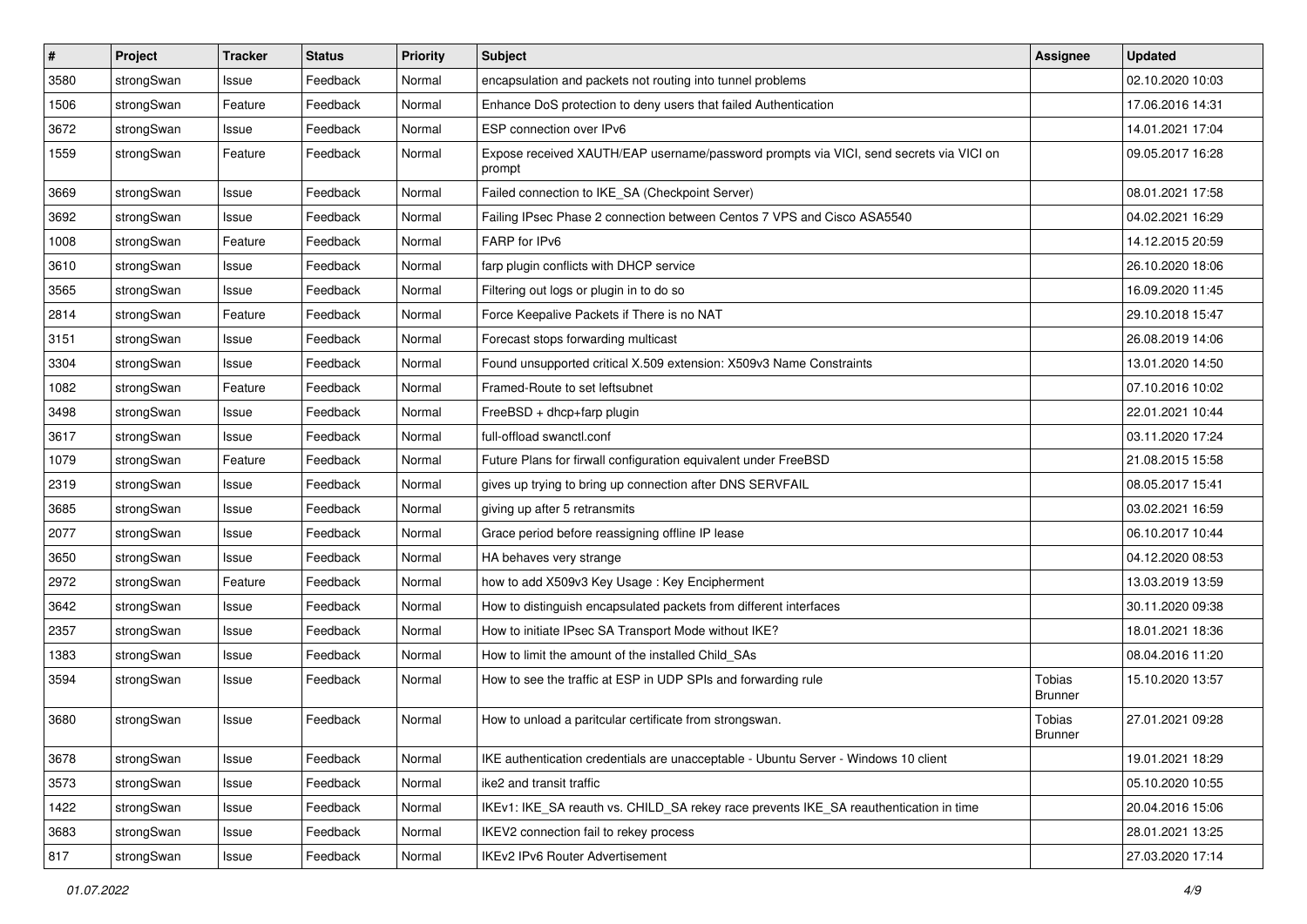| $\vert$ # | <b>Project</b> | <b>Tracker</b> | <b>Status</b> | Priority | <b>Subject</b>                                                                                                                      | Assignee                        | <b>Updated</b>   |
|-----------|----------------|----------------|---------------|----------|-------------------------------------------------------------------------------------------------------------------------------------|---------------------------------|------------------|
| 3403      | strongSwan     | Issue          | Feedback      | Normal   | IKEv2 natd false detection                                                                                                          |                                 | 09.04.2020 14:19 |
| 3673      | strongSwan     | Issue          | Feedback      | Normal   | IKEv2/IPSec MSCHAPv2 fails on Android 11 (API 30).                                                                                  | Tobias<br>Brunner               | 17.01.2021 07:25 |
| 3652      | strongSwan     | Issue          | Feedback      | Normal   | In strongswan ipsec.conf, how to set the "ike" parameters so that it can support all hash Algorithm<br>and DH group server support? |                                 | 08.12.2020 12:35 |
| 3377      | strongSwan     | Issue          | Feedback      | Normal   | Interface ID not configured during HA synchronization                                                                               |                                 | 18.03.2020 10:15 |
| 2185      | strongSwan     | Feature        | Feedback      | Normal   | INTERNAL_IP4_SUBNET Attribute Support in Android Client                                                                             |                                 | 10.12.2016 01:14 |
| 3552      | strongSwan     | Issue          | Feedback      | Normal   | Internet disconnects after once VPN is established                                                                                  |                                 | 30.08.2020 05:35 |
| 2394      | strongSwan     | Issue          | Feedback      | Normal   | IP is not assigned after re-authentication                                                                                          |                                 | 04.08.2017 19:03 |
| 3597      | strongSwan     | Issue          | Feedback      | Normal   | IPSec Client on CentOS 8 - Can't connect using ShrewSoft VPN config file                                                            |                                 | 21.10.2020 16:38 |
| 3578      | strongSwan     | Issue          | Feedback      | Normal   | ipsec connection to FortiClient VPN                                                                                                 |                                 | 28.09.2020 15:08 |
| 3629      | strongSwan     | Issue          | Feedback      | Normal   | IPSec enc only on specific dport/proto                                                                                              |                                 | 16.11.2020 10:04 |
| 3291      | strongSwan     | Issue          | Feedback      | Normal   | IPSec IKEv2 Client to VPN service 2                                                                                                 | <b>Tobias</b><br><b>Brunner</b> | 16.08.2020 12:58 |
| 3537      | strongSwan     | Issue          | Feedback      | Normal   | IPv6 Packets are not transferred from server to client through IPSec using RPC protocol                                             |                                 | 01.09.2020 12:50 |
| 2400      | strongSwan     | Issue          | Feedback      | Normal   | Is DPD supposed to detect dead tunnel, or dead IKE instance                                                                         |                                 | 11.01.2019 22:53 |
| 3647      | strongSwan     | Issue          | Feedback      | Normal   | Is it possible to receive INTERNAL IP4 SUBNET attributes in updown scripts                                                          |                                 | 02.12.2020 17:06 |
| 3682      | strongSwan     | Issue          | Feedback      | Normal   | Is there a way to mark special case traffic bypass the traffic selectors?                                                           |                                 | 03.02.2021 16:44 |
| 3653      | strongSwan     | Feature        | Feedback      | Normal   | Is there any possibility to pass any non-standard parameters for tunnels (ike or child sa) for use by<br>custom plugin?             |                                 | 08.12.2020 11:03 |
| 3499      | strongSwan     | Issue          | Feedback      | Normal   | ISAKMP Signature hash algorithm / EAP-TLS Authentification                                                                          |                                 | 30.06.2020 10:40 |
| 3620      | strongSwan     | Issue          | Feedback      | Normal   | L2TP/IPSEC ipsec.conf setting                                                                                                       | Tobias<br><b>Brunner</b>        | 12.11.2020 10:14 |
| 2495      | strongSwan     | Feature        | Feedback      | Normal   | LibreSSL Plugin                                                                                                                     |                                 | 13.12.2017 09:29 |
| 3254      | strongSwan     | Issue          | Feedback      | Normal   | Log level in android level                                                                                                          |                                 | 08.11.2019 08:36 |
| 3392      | strongSwan     | Issue          | Feedback      | Normal   | mark=%unique and no Internet-connection with VPN                                                                                    |                                 | 31.07.2020 15:26 |
| 359       | strongSwan     | Issue          | Feedback      | Normal   | <b>Mediation Server Connection</b>                                                                                                  | <b>Tobias</b><br><b>Brunner</b> | 16.07.2013 16:25 |
| 1157      | strongSwan     | Issue          | Feedback      | Normal   | Message ID overflow RFC 5996 2.2                                                                                                    |                                 | 12.10.2015 13:52 |
| 2165      | strongSwan     | Feature        | Feedback      | Normal   | missing LIBRESSL VERSION NUMBER support                                                                                             |                                 | 03.11.2016 09:23 |
| 1456      | strongSwan     | Issue          | Feedback      | Normal   | Missing Tunnel-Client-Endpoint & Tunnel-Server-Endpoint AVP in RADIUS Accounting Start/Stop<br>messages                             |                                 | 11.05.2016 11:54 |
| 552       | strongSwan     | Issue          | Feedback      | Normal   | move pki tool to ipsecdir                                                                                                           | <b>Tobias</b><br><b>Brunner</b> | 14.04.2014 13:52 |
| 3663      | strongSwan     | Issue          | Feedback      | Normal   | Multiple ways to end up with duplicate / redundant child SA entries                                                                 |                                 | 06.01.2021 16:15 |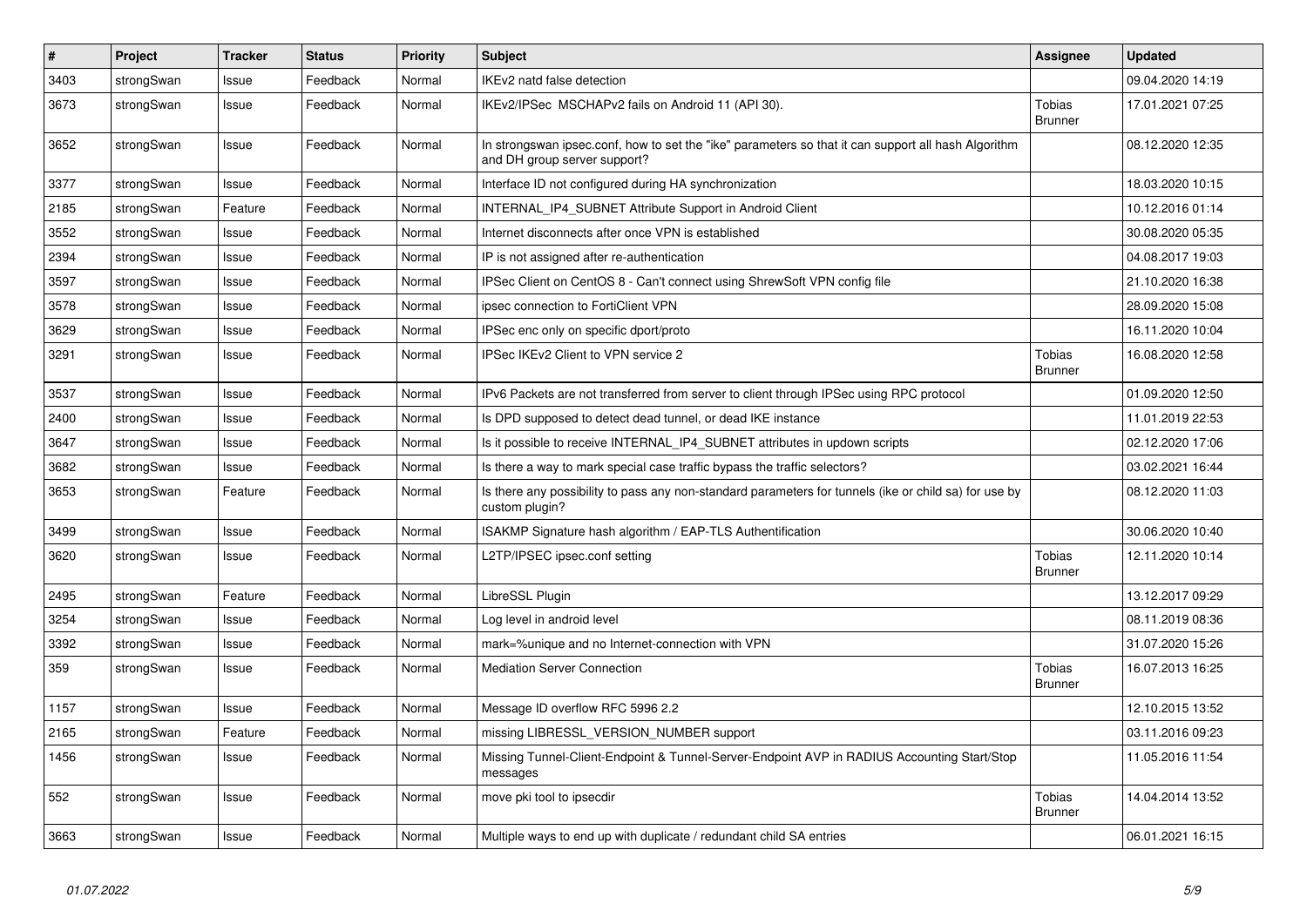| #    | Project    | <b>Tracker</b> | <b>Status</b> | <b>Priority</b> | <b>Subject</b>                                                                                                                                          | Assignee                 | <b>Updated</b>   |
|------|------------|----------------|---------------|-----------------|---------------------------------------------------------------------------------------------------------------------------------------------------------|--------------------------|------------------|
| 482  | strongSwan | Issue          | Feedback      | Normal          | NAT-NAT connection                                                                                                                                      | Tobias<br><b>Brunner</b> | 09.10.2014 12:37 |
| 3593 | strongSwan | Issue          | Feedback      | Normal          | Need variable tracking make_before_break state into updown scripts                                                                                      |                          | 13.10.2020 09:59 |
| 542  | strongSwan | Issue          | Feedback      | Normal          | Nesting tunnels                                                                                                                                         | Andreas<br>Steffen       | 07.03.2014 09:22 |
| 3596 | strongSwan | Issue          | Feedback      | Normal          | no issuer certificate found for                                                                                                                         |                          | 21.10.2020 03:27 |
| 302  | strongSwan | <b>Bug</b>     | Feedback      | Normal          | No matching outbound IPsec policy                                                                                                                       | Tobias<br>Brunner        | 01.03.2013 12:19 |
| 3566 | strongSwan | Issue          | Feedback      | Normal          | Number of simultaneous connections limited to 1000 in a cluster                                                                                         |                          | 18.09.2020 09:46 |
| 2816 | strongSwan | Issue          | Feedback      | Normal          | order of DNS entries is reversed in /etc/resolv.conf                                                                                                    |                          | 06.11.2018 10:41 |
| 3564 | strongSwan | Issue          | Feedback      | Normal          | Out of order packets are generated if strong swan is running on multiple cores                                                                          |                          | 16.09.2020 10:01 |
| 2307 | strongSwan | Feature        | Feedback      | Normal          | Permit installation of trap policy for CHILD_SA configurations with unset local_addrs                                                                   |                          | 26.04.2017 15:04 |
| 2678 | strongSwan | Issue          | Feedback      | Normal          | Phase 1 issue                                                                                                                                           |                          | 07.06.2018 20:06 |
| 2493 | strongSwan | Issue          | Feedback      | Normal          | Pkcs11 Plugin Returns w/Bogus Return Code                                                                                                               | Jordan Hrycaj            | 12.12.2017 15:58 |
| 104  | strongSwan | Feature        | Feedback      | Normal          | Postgresql Db Support                                                                                                                                   |                          | 04.09.2019 10:05 |
| 3609 | strongSwan | Issue          | Feedback      | Normal          | Potential DNS server IP address conflicts                                                                                                               |                          | 26.10.2020 11:12 |
| 3307 | strongSwan | Issue          | Feedback      | Normal          | Probable non compliance with RFC 7296 wrt traffic selector narrowing?                                                                                   |                          | 14.01.2020 16:19 |
| 3640 | strongSwan | Issue          | Feedback      | Normal          | Problem surfing via VPN form Android APK on a sepcific Mobile Operator                                                                                  |                          | 26.11.2020 11:43 |
| 1338 | strongSwan | Issue          | Feedback      | Normal          | problem with changing esp algorithm in strongswan                                                                                                       |                          | 10.03.2016 18:23 |
| 309  | strongSwan | Feature        | Feedback      | Normal          | Problem with Network Aliases for charon.interfaces_ignore and charon.interfaces_use                                                                     | Tobias<br>Brunner        | 21.03.2013 19:32 |
| 2494 | strongSwan | Issue          | Feedback      | Normal          | Problems With 64bit Slot IDs With Pkcs11 Plugin                                                                                                         | Jordan Hrycaj            | 12.12.2017 16:03 |
| 2966 | strongSwan | Issue          | Feedback      | Normal          | Problems with large amount of subnets in leftsubnet configuration                                                                                       |                          | 02.04.2019 10:35 |
| 2203 | strongSwan | Issue          | Feedback      | Normal          | Protecting symetric traffic using high availability in gateway to gateway setup (both active)                                                           |                          | 15.02.2017 14:20 |
| 3560 | strongSwan | Issue          | Feedback      | Normal          | PSK tunnel working - Cert fails with fragmention errors                                                                                                 | Tobias<br><b>Brunner</b> | 11.09.2020 14:15 |
| 2618 | strongSwan | Issue          | Feedback      | Normal          | Query regarding assignment of Tunnel IP                                                                                                                 |                          | 09.04.2018 10:57 |
| 2202 | strongSwan | Feature        | Feedback      | Normal          | Radius NAS IP to be specified                                                                                                                           |                          | 18.01.2017 17:58 |
| 960  | strongSwan | Feature        | Feedback      | Normal          | Raise ALERT_PROPOSAL_MISMATCH_IKE in IKE V1                                                                                                             | Martin Willi             | 30.08.2017 09:05 |
| 1000 | strongSwan | Feature        | Feedback      | Normal          | Raise ALERT_TS_MISMATCH in IKE V1                                                                                                                       |                          | 09.09.2015 12:47 |
| 2835 | strongSwan | Issue          | Feedback      | Normal          | Rekeyed SA can't be deleted in standby node                                                                                                             |                          | 19.12.2018 02:52 |
| 2110 | strongSwan | Issue          | Feedback      | Normal          | Remote Identity (IDr) in IKE AUTH Response is sent as hex-encoded binary value instead of text<br>when setting leftid to type KEY_ID (leftid=@#xxxxxxx) |                          | 13.09.2016 21:42 |
| 2793 | strongSwan | Feature        | Feedback      | Normal          | Remote identity with certificate                                                                                                                        |                          | 15.10.2018 10:20 |
| 2964 | strongSwan | Issue          | Feedback      | Normal          | Route to IKE Gateway Fails to Update Under Particular Configuration                                                                                     |                          | 13.03.2019 10:38 |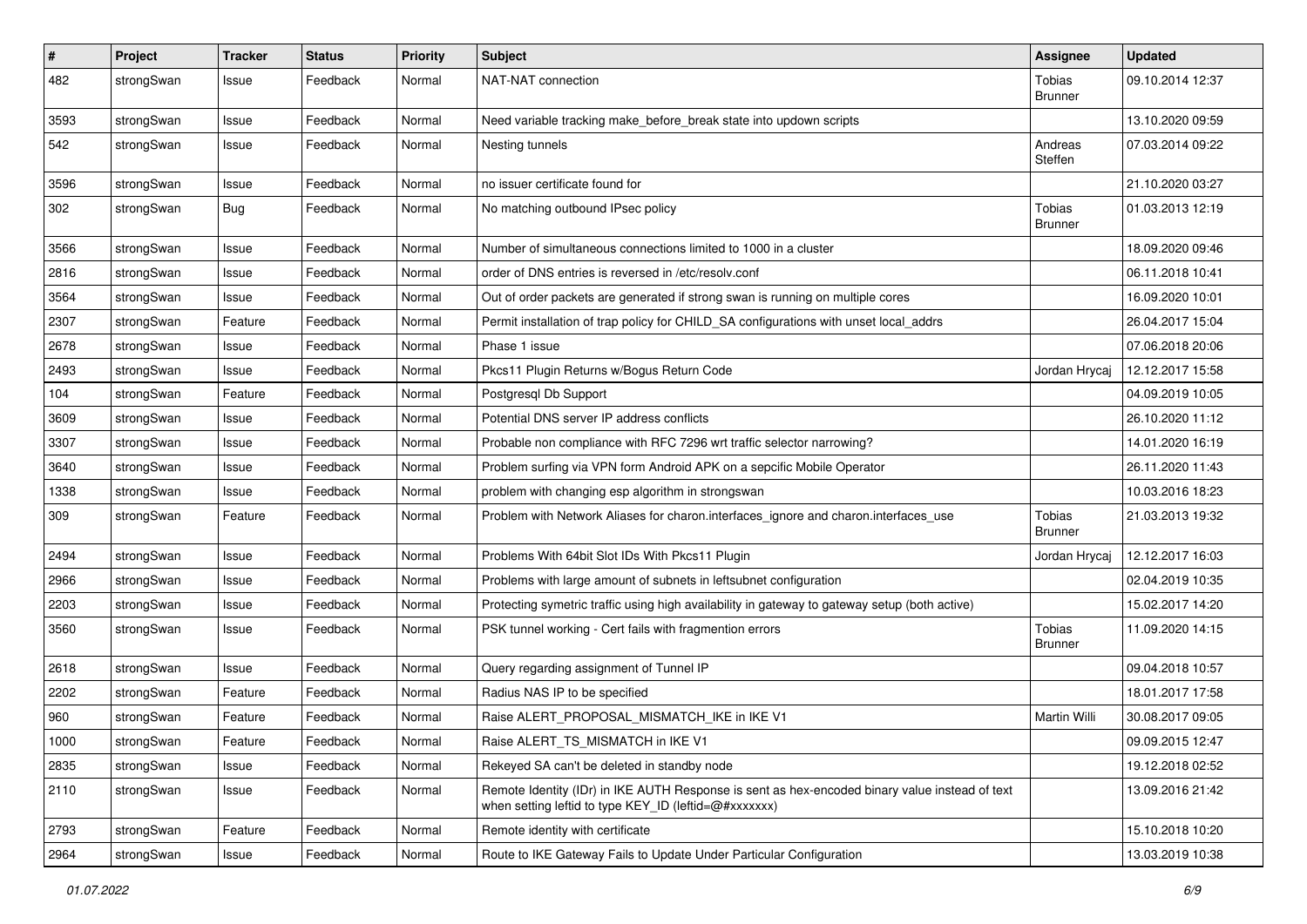| $\vert$ # | Project    | <b>Tracker</b> | <b>Status</b> | <b>Priority</b> | <b>Subject</b>                                                                          | <b>Assignee</b>                 | <b>Updated</b>   |
|-----------|------------|----------------|---------------|-----------------|-----------------------------------------------------------------------------------------|---------------------------------|------------------|
| 3496      | strongSwan | Issue          | Feedback      | Normal          | Route-based VPN - transport mode                                                        |                                 | 11.02.2021 09:55 |
| 3490      | strongSwan | Issue          | Feedback      | Normal          | Selecting incorrect auth mode for IKEv1                                                 |                                 | 21.07.2020 21:26 |
| 3584      | strongSwan | Issue          | Feedback      | Normal          | Separate ipsec.conf file per conn and separate ipsec.secrets file per conn              | <b>Tobias</b><br><b>Brunner</b> | 30.09.2020 17:06 |
| 2750      | strongSwan | Issue          | Feedback      | Normal          | setting WFP SA SPI failed: 0x80320035                                                   |                                 | 27.05.2019 11:59 |
| 3154      | strongSwan | Issue          | Feedback      | Normal          | signature validation failed only with sha2                                              |                                 | 20.08.2019 11:51 |
| 3686      | strongSwan | Issue          | Feedback      | Normal          | Site to clients IPsec and private IP                                                    |                                 | 04.02.2021 11:11 |
| 3607      | strongSwan | Issue          | Feedback      | Normal          | statusall option reports transport established two or three times per IP at start-up    |                                 | 27.10.2020 16:48 |
| 1068      | strongSwan | <b>Bug</b>     | Feedback      | Normal          | strongswan 5.3.2 and IKEv1 in transport mode causes NO PROPOSAL CHOSEN error            |                                 | 26.01.2018 13:30 |
| 3643      | strongSwan | Issue          | Feedback      | Normal          | Strongswan and FRR NHRP                                                                 |                                 | 01.12.2020 10:55 |
| 462       | strongSwan | Issue          | Feedback      | Normal          | strongswan android app can not use on android 4.4 OS                                    | <b>Tobias</b><br><b>Brunner</b> | 06.01.2014 13:07 |
| 3162      | strongSwan | Feature        | Feedback      | Normal          | Strongswan Android support for default DNS suffixes (UNITY_DEF_DOMAIN flag)             |                                 | 29.08.2019 10:29 |
| 456       | strongSwan | Bug            | Feedback      | Normal          | StrongSwan client for OS X crashes                                                      | Martin Willi                    | 21.03.2014 12:16 |
| 3577      | strongSwan | Issue          | Feedback      | Normal          | StrongSwan Connection adding and deleting over network.                                 |                                 | 28.09.2020 15:13 |
| 1253      | strongSwan | Feature        | Feedback      | Normal          | Strongswan doesn't support CA bundles                                                   |                                 | 19.01.2016 11:23 |
| 3687      | strongSwan | Issue          | Feedback      | Normal          | Strongswan ipsec do not forward package to host                                         |                                 | 02.02.2021 14:40 |
| 3576      | strongSwan | Issue          | Feedback      | Normal          | strongswan on openwrt virtual ip inside ipsec tunnel                                    |                                 | 25.09.2020 17:01 |
| 2726      | strongSwan | Issue          | Feedback      | Normal          | Strongswan selects wrong source IP                                                      |                                 | 23.08.2018 13:38 |
| 3122      | strongSwan | Issue          | Feedback      | Normal          | Strongswan software iterupts                                                            |                                 | 18.07.2019 02:27 |
| 162       | strongSwan | Feature        | Feedback      | Normal          | Submit ClusterIP patches mainline                                                       |                                 | 14.12.2015 20:43 |
| 2160      | strongSwan | Issue          | Feedback      | Normal          | support for opportunistic encryption                                                    |                                 | 06.05.2020 10:32 |
| 268       | strongSwan | Feature        | Feedback      | Normal          | support for ssh keypairs in strongswan network-manager plugin                           | <b>Tobias</b><br><b>Brunner</b> | 19.02.2014 15:13 |
| 2095      | strongSwan | Feature        | Feedback      | Normal          | Support liveness check in Strongswan                                                    |                                 | 31.05.2017 00:56 |
| 3500      | strongSwan | Issue          | Feedback      | Normal          | swanctl --list-cert not listing all certs                                               |                                 | 29.06.2020 15:25 |
| 3598      | strongSwan | Issue          | Feedback      | Normal          | swanctl on Windows: Support aborting execution                                          |                                 | 19.10.2020 15:01 |
| 3630      | strongSwan | Issue          | Feedback      | Normal          | The certificate is loaded but not used.                                                 |                                 | 18.11.2020 10:29 |
| 3654      | strongSwan | Issue          | Feedback      | Normal          | The L2tp/ipsec tunnel interface will not be delete when the connect abnormal interrupt. |                                 | 08.12.2020 12:24 |
| 1276      | strongSwan | Issue          | Feedback      | Normal          | Threading: ext-auth hook blocks any other connection attempt                            |                                 | 27.01.2016 12:28 |
| 693       | strongSwan | Feature        | Feedback      | Normal          | Time policy for roadwarrior                                                             | Tobias<br><b>Brunner</b>        | 02.09.2014 11:06 |
| 404       | strongSwan | Issue          | Feedback      | Normal          | TNC: Update HowTos and implement some compilation flag checking                         | Andreas<br>Steffen              | 10.09.2013 13:58 |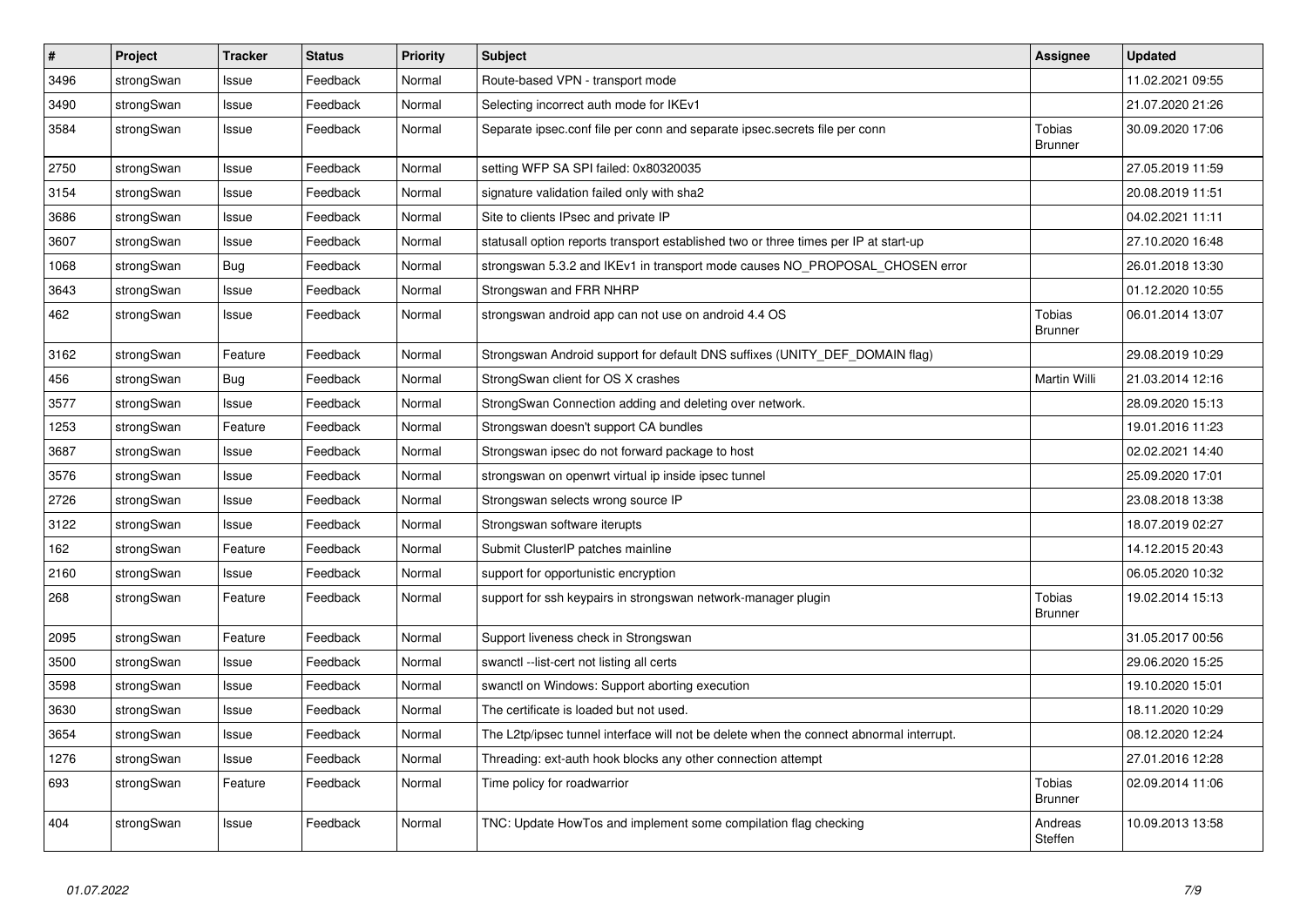| $\sharp$ | Project    | <b>Tracker</b> | <b>Status</b> | <b>Priority</b> | <b>Subject</b>                                                                                                     | <b>Assignee</b>          | <b>Updated</b>   |
|----------|------------|----------------|---------------|-----------------|--------------------------------------------------------------------------------------------------------------------|--------------------------|------------------|
| 3636     | strongSwan | Issue          | Feedback      | Normal          | Tor behind VPN                                                                                                     | Tobias<br><b>Brunner</b> | 23.11.2020 14:09 |
| 3268     | strongSwan | Issue          | Feedback      | Normal          | Traffic disruption -- policy-based VPN to AWS VPN service                                                          |                          | 15.11.2019 16:53 |
| 2446     | strongSwan | Issue          | Feedback      | Normal          | Traffic loss during IKE reauth despite make-before-break enabled                                                   |                          | 27.11.2017 17:12 |
| 2958     | strongSwan | Issue          | Feedback      | Normal          | Trap policies with unspecified remote IP covering multiple specific ports constantly produce new<br><b>IKE SAs</b> |                          | 11.03.2019 15:03 |
| 3575     | strongSwan | Issue          | Feedback      | Normal          | Tunnel of IPv6 Over IPv4 not accespting Jumbo Packets                                                              |                          | 23.09.2020 16:44 |
| 3592     | strongSwan | Issue          | Feedback      | Normal          | Tunnel reported as established but log show "found encrypted payload, but no transform set"                        |                          | 20.10.2020 10:37 |
| 2668     | strongSwan | Feature        | Feedback      | Normal          | UE shall include the DEVICE IDENTITY Notify payload                                                                |                          | 22.05.2018 13:48 |
| 352      | strongSwan | Issue          | Feedback      | Normal          | unable to allocate SPIs from kernel when running 32 bit binaries on 64 bit Linux                                   |                          | 17.04.2018 14:59 |
| 2273     | strongSwan | Bug            | Feedback      | Normal          | Unable to install strongswan client helper on OSX El Capitan                                                       |                          | 10.03.2017 15:34 |
| 3611     | strongSwan | Issue          | Feedback      | Normal          | Unable to Send Traffic Using NAT on EC2 Instance                                                                   |                          | 27.10.2020 16:35 |
| 3662     | strongSwan | Issue          | Feedback      | Normal          | unamed session                                                                                                     |                          | 04.01.2021 11:32 |
| 3366     | strongSwan | Issue          | Feedback      | Normal          | Uninstall "any" trap policy if start_action=trap with virtual IPs is used                                          |                          | 13.03.2020 14:57 |
| 3618     | strongSwan | Issue          | Feedback      | Normal          | Use side-band to configure strongswan's                                                                            |                          | 09.11.2020 10:38 |
| 3606     | strongSwan | Issue          | Feedback      | Normal          | Using ipsec tunnel from "foreign" subnet                                                                           | Noel Kuntze              | 26.10.2020 12:23 |
| 1334     | strongSwan | Issue          | Feedback      | Normal          | Version 5.3.5, duplicated tunnel aftr IKE_SA rekeyed                                                               |                          | 10.03.2016 11:06 |
| 3285     | strongSwan | <b>Bug</b>     | Feedback      | Normal          | Virtual IPs on FreeBSD cannot set IPv6 addresses                                                                   |                          | 02.11.2021 11:04 |
| 3568     | strongSwan | Issue          | Feedback      | Normal          | vpn connection is unstable                                                                                         |                          | 23.09.2020 16:28 |
| 2411     | strongSwan | Issue          | Feedback      | Normal          | VPN server name resolution is done via overlay DNS server upon IKE disconnect                                      |                          | 22.08.2017 10:42 |
| 3588     | strongSwan | Issue          | Feedback      | Normal          | VPN setup over 4G                                                                                                  |                          | 08.10.2020 14:13 |
| 3536     | strongSwan | Issue          | Feedback      | Normal          | When Create multiple tunnels restart ipsec service will establish fail.                                            |                          | 03.09.2020 13:58 |
| 3665     | strongSwan | Issue          | Feedback      | Normal          | When there is data flow, the VPN tunnel will not automatically connect                                             | Tobias<br><b>Brunner</b> | 05.01.2021 16:26 |
| 3400     | strongSwan | Issue          | Feedback      | Normal          | Windows 10 IKEv2 rekeying fails                                                                                    |                          | 16.04.2020 17:08 |
| 3072     | strongSwan | Issue          | Feedback      | Normal          | Windows 10: setting WFP SA SPI fails with error 0x80320014                                                         |                          | 29.05.2019 14:34 |
| 3671     | strongSwan | Issue          | Feedback      | Normal          | Windows client failed with 13843 against Strongswan via SQL backend                                                |                          | 13.01.2021 14:43 |
| 3616     | strongSwan | Issue          | Feedback      | Normal          | With Strongswan 5.7.2, unique=never not allowing multiple clients to establish tunnels with same<br>identity       |                          | 05.11.2020 12:32 |
| 368      | strongSwan | Feature        | New           | Low             | Add support for UNITY_DEF_DOMAIN mode config and pass domain to resolvconf                                         |                          | 27.07.2013 01:25 |
| 3244     | strongSwan | Feature        | New           | Low             | eap-peap on android                                                                                                |                          | 04.11.2019 10:17 |
| 3456     | strongSwan | Feature        | New           | Low             | move to github/gitlab                                                                                              |                          | 22.05.2020 12:27 |
| 38       | strongSwan | Feature        | New           | Low             | OCSP in IKE payload, RFC4806                                                                                       |                          | 19.12.2014 14:20 |
| 2727     | strongSwan | Feature        | New           | Low             | single pair of selectors per CHILD_SA                                                                              |                          | 23.08.2018 12:08 |